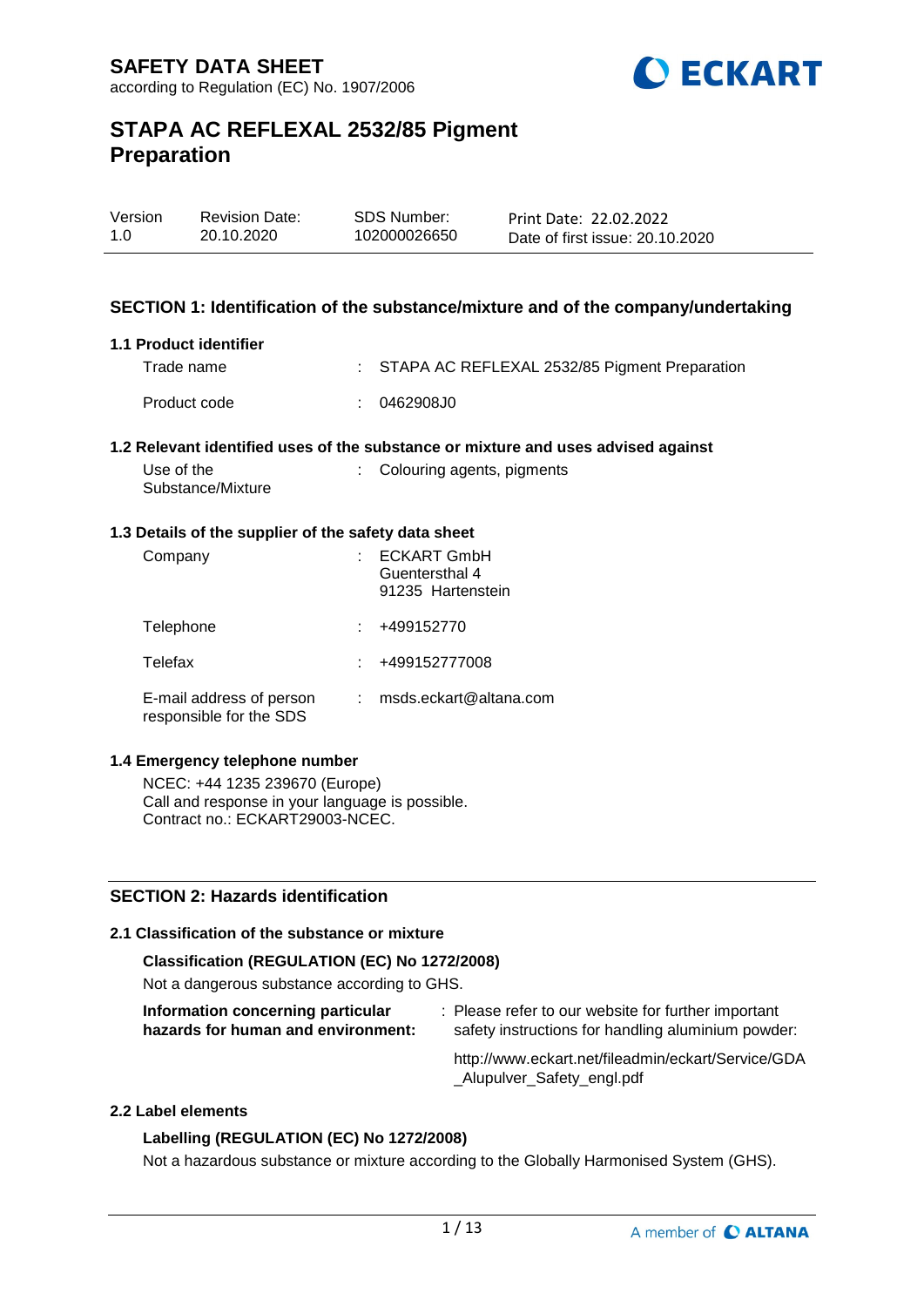

| Version | <b>Revision Date:</b> | SDS Number:  | Print Date: 22.02.2022          |
|---------|-----------------------|--------------|---------------------------------|
| 1.0     | 20.10.2020            | 102000026650 | Date of first issue: 20.10.2020 |

#### **2.3 Other hazards**

Combustible Solids

This substance/mixture contains no components considered to be either persistent, bioaccumulative and toxic (PBT), or very persistent and very bioaccumulative (vPvB) at levels of 0.1% or higher.

### **SECTION 3: Composition/information on ingredients**

#### **3.2 Mixtures**

### **Hazardous components**

| Chemical name                 | CAS-No.<br>EC-No.<br>Index-No.<br><b>Registration number</b> | <b>Classification</b><br><b>REGULATION (EC)</b><br>No 1272/2008 | Concentration<br>(% w/w) |
|-------------------------------|--------------------------------------------------------------|-----------------------------------------------------------------|--------------------------|
| aluminium powder (stabilised) | 7429-90-5<br>231-072-3<br>01-2119529243-45                   | Flam. Sol. 1; H228                                              | $>= 50 - 5 = 100$        |

For explanation of abbreviations see section 16.

# **SECTION 4: First aid measures**

#### **4.1 Description of first aid measures**

| General advice          |    | Move the victim to fresh air.                                                                                                                                                 |
|-------------------------|----|-------------------------------------------------------------------------------------------------------------------------------------------------------------------------------|
|                         |    | No hazards which require special first aid measures.                                                                                                                          |
| If inhaled              | ÷. | If unconscious, place in recovery position and seek medical<br>advice.<br>If symptoms persist, call a physician.                                                              |
| In case of skin contact |    | : Wash off immediately with soap and plenty of water.                                                                                                                         |
| In case of eye contact  |    | : Remove contact lenses.<br>If eye irritation persists, consult a specialist.                                                                                                 |
| If swallowed            | ÷. | Keep respiratory tract clear.<br>Do not give milk or alcoholic beverages.<br>Never give anything by mouth to an unconscious person.<br>If symptoms persist, call a physician. |

# **4.2 Most important symptoms and effects, both acute and delayed**

None known.

**4.3 Indication of any immediate medical attention and special treatment needed** This information is not available.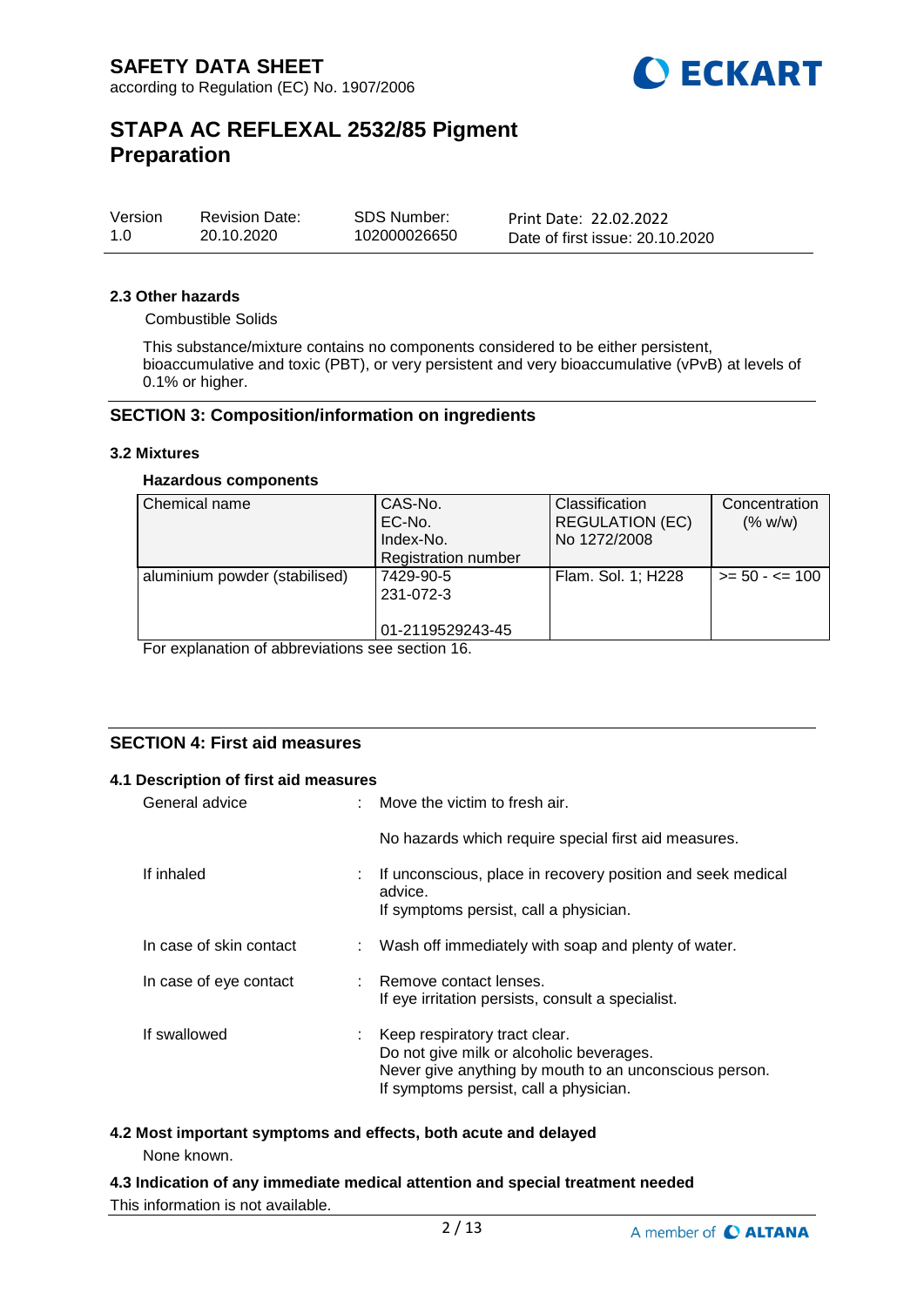

| Version | Revisio |
|---------|---------|
| 1.0     | 20.10.2 |

n Date: 2020

SDS Number: 102000026650

Print Date: 22.02.2022 Date of first issue: 20.10.2020

# **SECTION 5: Firefighting measures**

| 5.1 Extinguishing media                                   |    |                                                                                                                                                      |
|-----------------------------------------------------------|----|------------------------------------------------------------------------------------------------------------------------------------------------------|
| Suitable extinguishing media :                            |    | Dry sand<br>Special powder against metal fire                                                                                                        |
| Unsuitable extinguishing<br>media                         | t. | ABC powder<br>Carbon dioxide (CO2)<br>Water<br>Foam                                                                                                  |
| 5.2 Special hazards arising from the substance or mixture |    |                                                                                                                                                      |
| Specific hazards during<br>firefighting                   | t. | Contact with water liberates extremely flammable gas<br>(hydrogen).                                                                                  |
| 5.3 Advice for firefighters                               |    |                                                                                                                                                      |
| Special protective equipment :<br>for firefighters        |    | Wear self-contained breathing apparatus for firefighting if<br>necessary.                                                                            |
| Further information                                       |    | Standard procedure for chemical fires.<br>Use extinguishing measures that are appropriate to local<br>circumstances and the surrounding environment. |

### **SECTION 6: Accidental release measures**

# **6.1 Personal precautions, protective equipment and emergency procedures** Personal precautions : Use personal protective equipment. Evacuate personnel to safe areas. Avoid dust formation. **6.2 Environmental precautions** Environmental precautions : If the product contaminates rivers and lakes or drains inform respective authorities. **6.3 Methods and material for containment and cleaning up** Methods for cleaning up : Use mechanical handling equipment. Do not use a vacuum cleaner. Pick up and arrange disposal without creating dust. Sweep up and shovel. Do not flush with water. Keep in suitable, closed containers for disposal.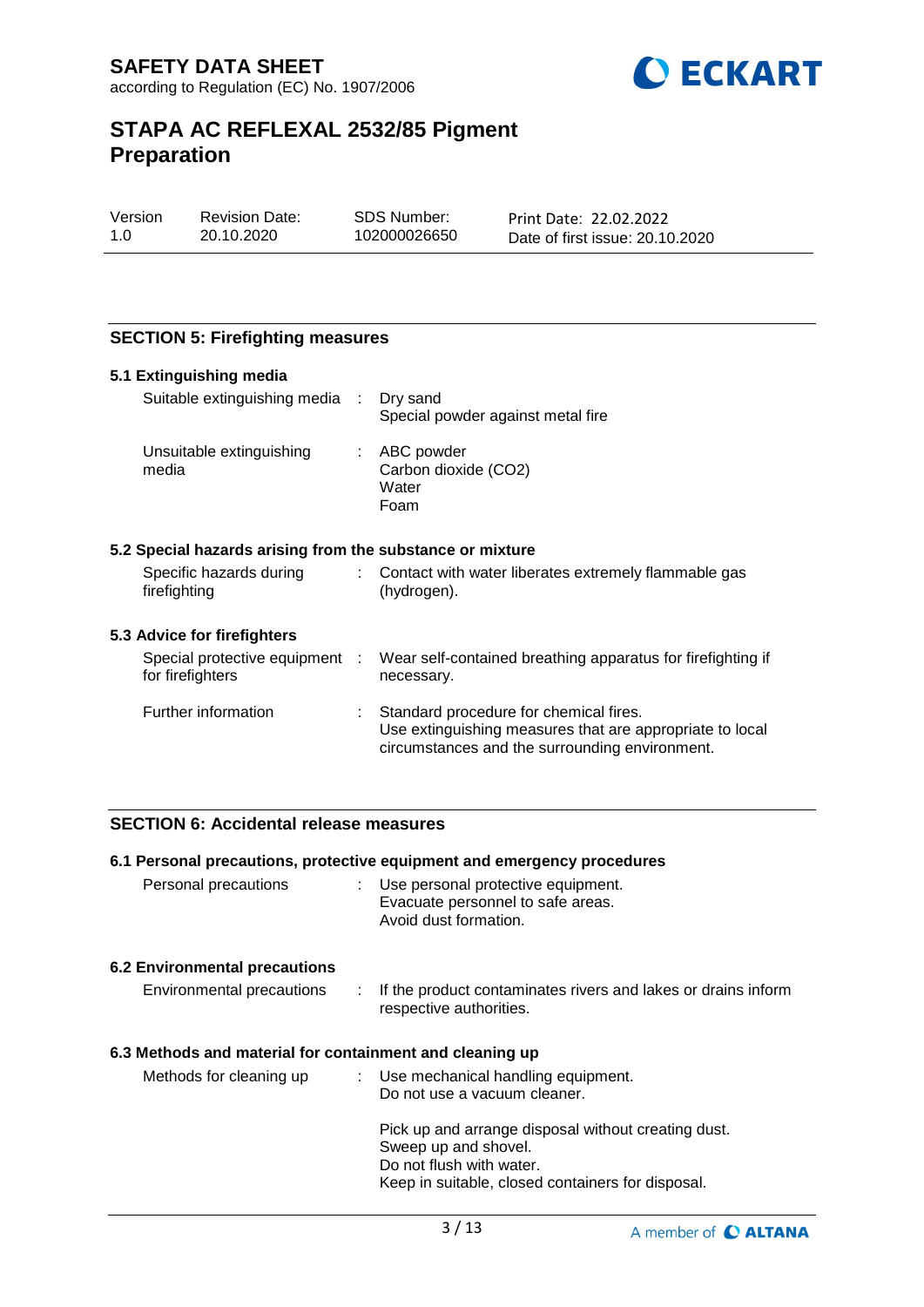

| Version | <b>Revision Date:</b> | SDS Number:  | Print Date: 22.02.2022          |
|---------|-----------------------|--------------|---------------------------------|
| 1.0     | 20.10.2020            | 102000026650 | Date of first issue: 20.10.2020 |

### **6.4 Reference to other sections**

For personal protection see section 8.

# **SECTION 7: Handling and storage**

| 7.1 Precautions for safe handling<br>Advice on safe handling                                                         |   | Avoid creating dust.<br>Routine housekeeping should be instituted to ensure that<br>dusts do not accumulate on surfaces.<br>Keep away from heat and sources of ignition.<br>Do not smoke.<br>For personal protection see section 8.<br>Smoking, eating and drinking should be prohibited in the<br>application area.                                                                      |
|----------------------------------------------------------------------------------------------------------------------|---|-------------------------------------------------------------------------------------------------------------------------------------------------------------------------------------------------------------------------------------------------------------------------------------------------------------------------------------------------------------------------------------------|
| Advice on protection against<br>fire and explosion                                                                   |   | During processing, dust may form explosive mixture in air.<br>Take measures to prevent the build up of electrostatic charge.<br>Earthing of containers and apparatuses is essential. Use<br>explosion-proof equipment. When transferring from one<br>container to another apply earthing measures and use<br>conductive hose material.<br>Normal measures for preventive fire protection. |
| Hygiene measures<br>÷                                                                                                |   | General industrial hygiene practice.                                                                                                                                                                                                                                                                                                                                                      |
| 7.2 Conditions for safe storage, including any incompatibilities<br>Requirements for storage<br>areas and containers | ÷ | Reaction with water liberates extremely flammable gas<br>(hydrogen) Store in original container. Keep containers tightly                                                                                                                                                                                                                                                                  |
|                                                                                                                      |   | closed in a cool, well-ventilated place. Keep container closed<br>when not in use. Keep away from sources of ignition - No<br>smoking.<br>Electrical installations / working materials must comply with<br>the technological safety standards.                                                                                                                                            |
| Further information on<br>storage conditions                                                                         | ÷ | Protect from humidity and water.                                                                                                                                                                                                                                                                                                                                                          |
| Advice on common storage                                                                                             |   | Do not store together with oxidizing and self-igniting products.<br>Never allow product to get in contact with water during<br>storage.<br>Keep away from oxidizing agents, strongly alkaline and<br>strongly acid materials in order to avoid exothermic reactions.                                                                                                                      |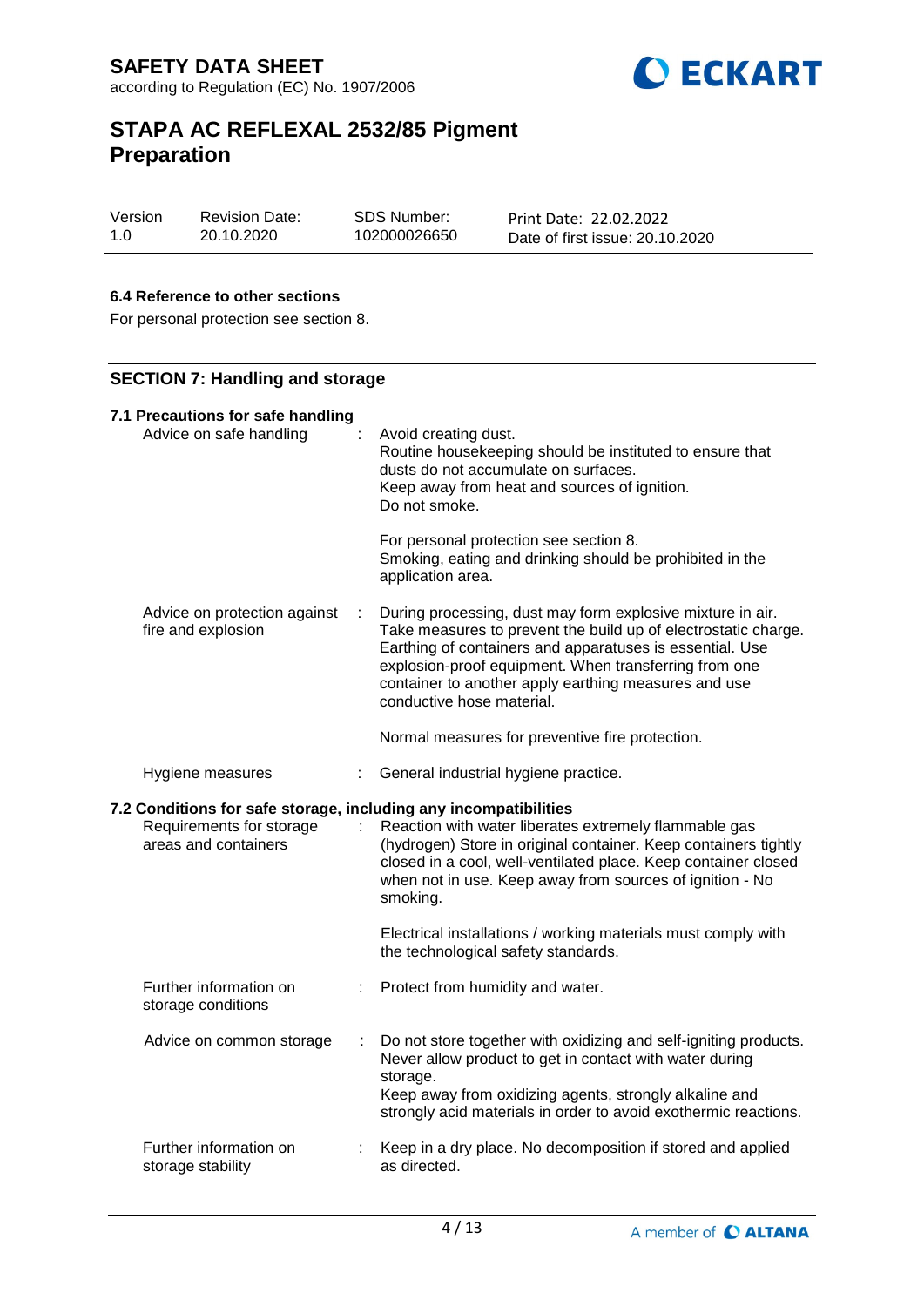

| Version | <b>Revision Date:</b> | SDS Number:  | Print Date: 22.02.2022          |
|---------|-----------------------|--------------|---------------------------------|
| -1.0    | 20.10.2020            | 102000026650 | Date of first issue: 20.10.2020 |

### **7.3 Specific end use(s)**

This information is not available.

# **SECTION 8: Exposure controls/personal protection**

### **8.1 Control parameters**

### **Occupational Exposure Limits**

| Components                                                                | CAS-No.<br>Value type (Form<br>of exposure)                                                                                                                                                                                                                                                                                                                                                                                                                                                                                                                                                                                                                                                                                                                                                                                                                                                                                                                                                                                                                                                                                                                                                                                                                                                                                                                                                                 |                                     | Control parameters                                                                                                                                                                                                                                                                                                                                                                                                                                                                                                                          | <b>Basis</b> |
|---------------------------------------------------------------------------|-------------------------------------------------------------------------------------------------------------------------------------------------------------------------------------------------------------------------------------------------------------------------------------------------------------------------------------------------------------------------------------------------------------------------------------------------------------------------------------------------------------------------------------------------------------------------------------------------------------------------------------------------------------------------------------------------------------------------------------------------------------------------------------------------------------------------------------------------------------------------------------------------------------------------------------------------------------------------------------------------------------------------------------------------------------------------------------------------------------------------------------------------------------------------------------------------------------------------------------------------------------------------------------------------------------------------------------------------------------------------------------------------------------|-------------------------------------|---------------------------------------------------------------------------------------------------------------------------------------------------------------------------------------------------------------------------------------------------------------------------------------------------------------------------------------------------------------------------------------------------------------------------------------------------------------------------------------------------------------------------------------------|--------------|
| aluminium powder<br>(stabilised)                                          | 7429-90-5                                                                                                                                                                                                                                                                                                                                                                                                                                                                                                                                                                                                                                                                                                                                                                                                                                                                                                                                                                                                                                                                                                                                                                                                                                                                                                                                                                                                   | TWA (Inhalable)                     | $10$ mg/m $3$                                                                                                                                                                                                                                                                                                                                                                                                                                                                                                                               | GB EH40      |
| Further information<br>times the long-term exposure limit should be used. |                                                                                                                                                                                                                                                                                                                                                                                                                                                                                                                                                                                                                                                                                                                                                                                                                                                                                                                                                                                                                                                                                                                                                                                                                                                                                                                                                                                                             |                                     | The COSHH definition of a substance hazardous to health includes dust of<br>any kind when present at a concentration in air equal to or greater than 10<br>mg.m-3 8-hour TWA of inhalable dust or 4 mg.m-3 8-hour TWA of respirable<br>dust. This means that any dust will be subject to COSHH if people are<br>exposed to dust above these levels. Some dusts have been assigned<br>specific WELs and exposure to these must comply with the appropriate<br>limits., Where no specific short-term exposure limit is listed, a figure three |              |
|                                                                           |                                                                                                                                                                                                                                                                                                                                                                                                                                                                                                                                                                                                                                                                                                                                                                                                                                                                                                                                                                                                                                                                                                                                                                                                                                                                                                                                                                                                             | <b>TWA (Respirable</b><br>fraction) | $4$ mg/m $3$                                                                                                                                                                                                                                                                                                                                                                                                                                                                                                                                | GB EH40      |
| Further information                                                       | The COSHH definition of a substance hazardous to health includes dust of<br>any kind when present at a concentration in air equal to or greater than 10<br>mg.m-3 8-hour TWA of inhalable dust or 4 mg.m-3 8-hour TWA of respirable<br>dust. This means that any dust will be subject to COSHH if people are<br>exposed to dust above these levels. Some dusts have been assigned<br>specific WELs and exposure to these must comply with the appropriate<br>limits., Where no specific short-term exposure limit is listed, a figure three<br>times the long-term exposure limit should be used.                                                                                                                                                                                                                                                                                                                                                                                                                                                                                                                                                                                                                                                                                                                                                                                                           |                                     |                                                                                                                                                                                                                                                                                                                                                                                                                                                                                                                                             |              |
|                                                                           |                                                                                                                                                                                                                                                                                                                                                                                                                                                                                                                                                                                                                                                                                                                                                                                                                                                                                                                                                                                                                                                                                                                                                                                                                                                                                                                                                                                                             | TWA (inhalable<br>dust)             | $10 \text{ mg/m}$                                                                                                                                                                                                                                                                                                                                                                                                                                                                                                                           | GB EH40      |
| Further information                                                       | For the purposes of these limits, respirable dust and inhalable dust are<br>those fractions of airborne dust which will be collected when sampling is<br>undertaken in accordance with the methods described in MDHS14/4<br>General methods for sampling and gravimetric analysis or respirable,<br>thoracic and inhalable aerosols., The COSHH definition of a substance<br>hazardous to health includes dust of any kind when present at a<br>concentration in air equal to or greater than 10 mg.m-3 8-hour TWA of<br>inhalable dust or 4 mg.m-3 8-hour TWA of respirable dust. This means that<br>any dust will be subject to COSHH if people are exposed to dust above<br>these levels. Some dusts have been assigned specific WELs and exposure<br>to these must comply with the appropriate limits., Most industrial dusts<br>contain particles of a wide range of sizes. The behaviour, deposition and<br>fate of any particular particle after entry into the human respiratory system,<br>and the body response that it elicits, depend on the nature and size of the<br>particle. HSE distinguishes two size fractions for limit-setting purposes<br>termed 'inhalable' and 'respirable'., Inhalable dust approximates to the<br>fraction of airborne material that enters the nose and mouth during breathing<br>and is therefore available for deposition in the respiratory tract. Respirable |                                     |                                                                                                                                                                                                                                                                                                                                                                                                                                                                                                                                             |              |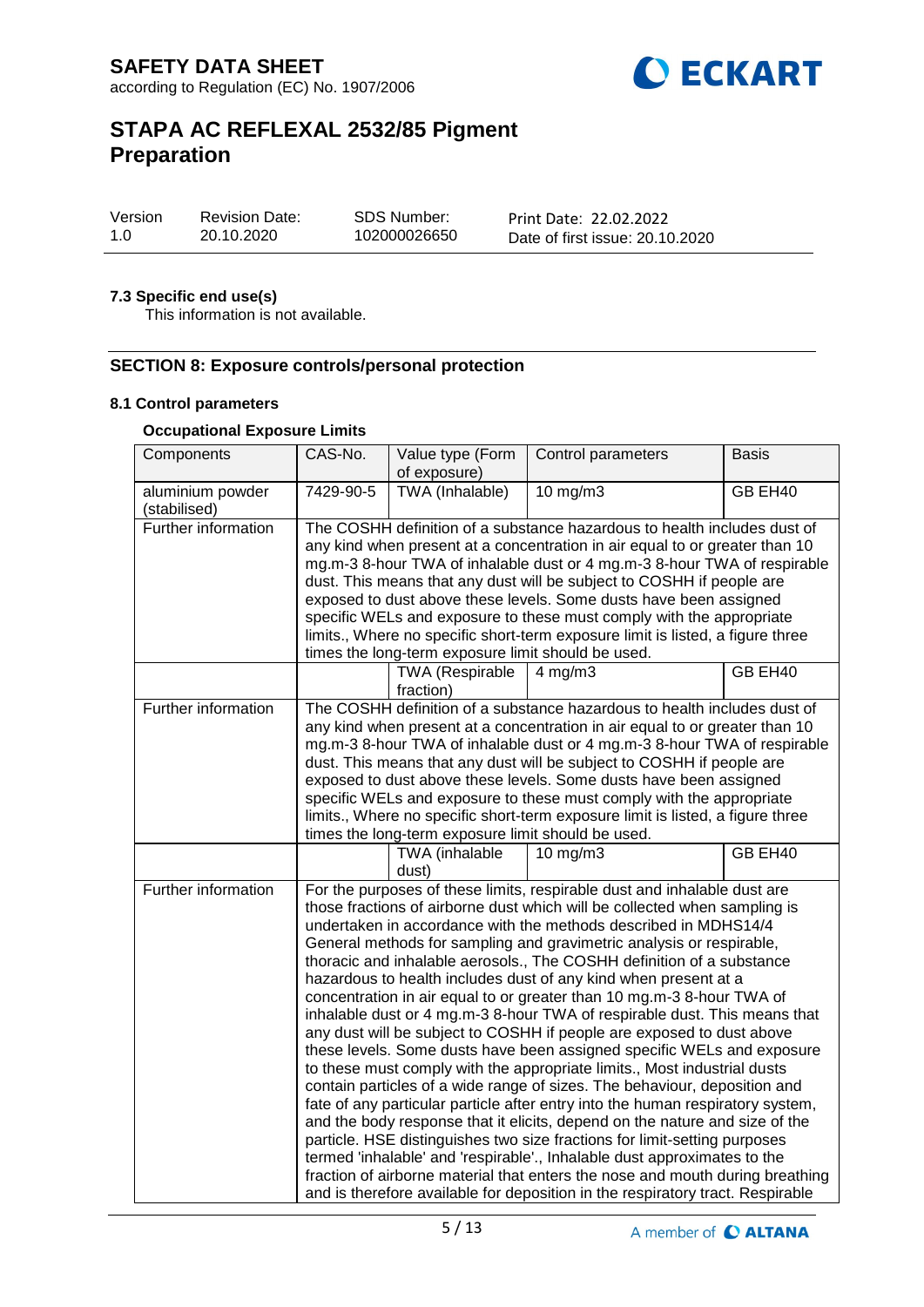**SAFETY DATA SHEET** according to Regulation (EC) No. 1907/2006



# **STAPA AC REFLEXAL 2532/85 Pigment Preparation**

| Version<br>1.0 | <b>Revision Date:</b><br>20.10.2020     | <b>SDS Number:</b><br>102000026650 | Print Date: 22.02.2022<br>Date of first issue: 20.10.2020                                                                                                                                                                                                                                                                                                                                                                                                                                                                                                                                                                                                                                                                                                                                                                                                                                                                                                                                                                                                                                                                                                                                                                                                                                                                                                                                                                                                                                                                                                                                                                                                                                                                                                                                             |         |
|----------------|-----------------------------------------|------------------------------------|-------------------------------------------------------------------------------------------------------------------------------------------------------------------------------------------------------------------------------------------------------------------------------------------------------------------------------------------------------------------------------------------------------------------------------------------------------------------------------------------------------------------------------------------------------------------------------------------------------------------------------------------------------------------------------------------------------------------------------------------------------------------------------------------------------------------------------------------------------------------------------------------------------------------------------------------------------------------------------------------------------------------------------------------------------------------------------------------------------------------------------------------------------------------------------------------------------------------------------------------------------------------------------------------------------------------------------------------------------------------------------------------------------------------------------------------------------------------------------------------------------------------------------------------------------------------------------------------------------------------------------------------------------------------------------------------------------------------------------------------------------------------------------------------------------|---------|
|                |                                         | exposure limit should be used.     | dust approximates to the fraction that penetrates to the gas exchange region<br>of the lung. Fuller definitions and explanatory material are given in<br>MDHS14/4., Where dusts contain components that have their own assigned<br>WEL, all the relevant limits should be complied with., Where no specific<br>short-term exposure limit is listed, a figure three times the long-term                                                                                                                                                                                                                                                                                                                                                                                                                                                                                                                                                                                                                                                                                                                                                                                                                                                                                                                                                                                                                                                                                                                                                                                                                                                                                                                                                                                                                |         |
|                |                                         | <b>TWA (Respirable</b><br>dust)    | $4$ mg/m $3$                                                                                                                                                                                                                                                                                                                                                                                                                                                                                                                                                                                                                                                                                                                                                                                                                                                                                                                                                                                                                                                                                                                                                                                                                                                                                                                                                                                                                                                                                                                                                                                                                                                                                                                                                                                          | GB EH40 |
|                | Further information                     | exposure limit should be used.     | For the purposes of these limits, respirable dust and inhalable dust are<br>those fractions of airborne dust which will be collected when sampling is<br>undertaken in accordance with the methods described in MDHS14/4<br>General methods for sampling and gravimetric analysis or respirable,<br>thoracic and inhalable aerosols., The COSHH definition of a substance<br>hazardous to health includes dust of any kind when present at a<br>concentration in air equal to or greater than 10 mg.m-3 8-hour TWA of<br>inhalable dust or 4 mg.m-3 8-hour TWA of respirable dust. This means that<br>any dust will be subject to COSHH if people are exposed to dust above<br>these levels. Some dusts have been assigned specific WELs and exposure<br>to these must comply with the appropriate limits., Most industrial dusts<br>contain particles of a wide range of sizes. The behaviour, deposition and<br>fate of any particular particle after entry into the human respiratory system,<br>and the body response that it elicits, depend on the nature and size of the<br>particle. HSE distinguishes two size fractions for limit-setting purposes<br>termed 'inhalable' and 'respirable'., Inhalable dust approximates to the<br>fraction of airborne material that enters the nose and mouth during breathing<br>and is therefore available for deposition in the respiratory tract. Respirable<br>dust approximates to the fraction that penetrates to the gas exchange region<br>of the lung. Fuller definitions and explanatory material are given in<br>MDHS14/4., Where dusts contain components that have their own assigned<br>WEL, all the relevant limits should be complied with., Where no specific<br>short-term exposure limit is listed, a figure three times the long-term |         |
|                | Paraffin waxes and<br>Hydrocarbon waxes | 8002-74-2<br><b>TWA</b>            | $2$ mg/m $3$                                                                                                                                                                                                                                                                                                                                                                                                                                                                                                                                                                                                                                                                                                                                                                                                                                                                                                                                                                                                                                                                                                                                                                                                                                                                                                                                                                                                                                                                                                                                                                                                                                                                                                                                                                                          | GB EH40 |
|                | Further information                     | thermal breakdown.<br><b>STEL</b>  | The word 'fume' is often used to include gases and vapours. This is not the<br>case for exposure limits where 'fume' should normally be applied to solid<br>particles generated by chemical reactions or condensed from the gaseous<br>state, usually after volatilisation from melted substances. The generation of<br>fume is often accompanied by a chemical reaction such as oxidation or<br>$6$ mg/m $3$                                                                                                                                                                                                                                                                                                                                                                                                                                                                                                                                                                                                                                                                                                                                                                                                                                                                                                                                                                                                                                                                                                                                                                                                                                                                                                                                                                                         | GB EH40 |
|                | Further information                     | thermal breakdown.                 | The word 'fume' is often used to include gases and vapours. This is not the<br>case for exposure limits where 'fume' should normally be applied to solid<br>particles generated by chemical reactions or condensed from the gaseous<br>state, usually after volatilisation from melted substances. The generation of<br>fume is often accompanied by a chemical reaction such as oxidation or                                                                                                                                                                                                                                                                                                                                                                                                                                                                                                                                                                                                                                                                                                                                                                                                                                                                                                                                                                                                                                                                                                                                                                                                                                                                                                                                                                                                         |         |
|                | Further information                     | TWA (Fumes)                        | $2$ mg/m $3$<br>The word 'fume' is often used to include gases and vapours. This is not the<br>case for exposure limits where 'fume' should normally be applied to solid<br>particles generated by chemical reactions or condensed from the gaseous                                                                                                                                                                                                                                                                                                                                                                                                                                                                                                                                                                                                                                                                                                                                                                                                                                                                                                                                                                                                                                                                                                                                                                                                                                                                                                                                                                                                                                                                                                                                                   | GB EH40 |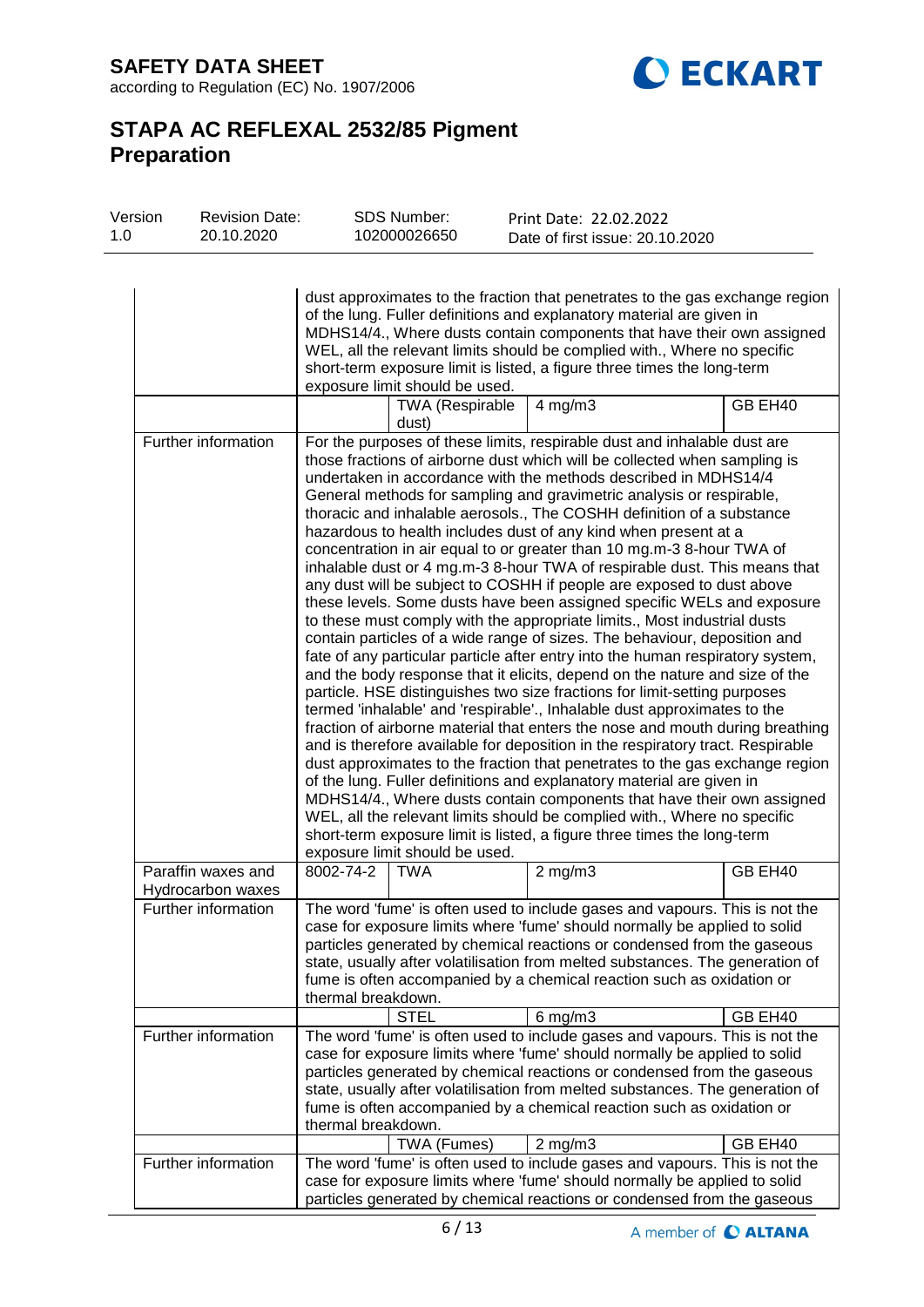

| Version | <b>Revision Date:</b> | <b>SDS Number:</b> | Print Date: 22.02.2022          |
|---------|-----------------------|--------------------|---------------------------------|
| 1.0     | 20.10.2020            | 102000026650       | Date of first issue: 20.10.2020 |

|                     | state, usually after volatilisation from melted substances. The generation of<br>fume is often accompanied by a chemical reaction such as oxidation or<br>thermal breakdown.                                                                                                                                                                                                                                        |  |  |  |
|---------------------|---------------------------------------------------------------------------------------------------------------------------------------------------------------------------------------------------------------------------------------------------------------------------------------------------------------------------------------------------------------------------------------------------------------------|--|--|--|
|                     | STEL (Fumes)<br>$6$ mg/m $3$<br>GB EH40                                                                                                                                                                                                                                                                                                                                                                             |  |  |  |
| Further information | The word 'fume' is often used to include gases and vapours. This is not the<br>case for exposure limits where 'fume' should normally be applied to solid<br>particles generated by chemical reactions or condensed from the gaseous<br>state, usually after volatilisation from melted substances. The generation of<br>fume is often accompanied by a chemical reaction such as oxidation or<br>thermal breakdown. |  |  |  |

### **Derived No Effect Level (DNEL) according to Regulation (EC) No. 1907/2006:**

| Substance name   | End Use   | Exposure routes | Potential health   | Value                   |
|------------------|-----------|-----------------|--------------------|-------------------------|
|                  |           |                 | effects            |                         |
| aluminium powder | Workers   | Inhalation      | Long-term local    | $3.72 \,\mathrm{mg/m3}$ |
| (stabilised)     |           |                 | effects            |                         |
|                  | Consumers | Oral            | Long-term systemic | $3.95 \text{ mg/kg}$    |
|                  |           |                 | effects            |                         |
|                  | Workers   | Inhalation      | Long-term systemic | $3.72 \,\mathrm{mg/m3}$ |
|                  |           |                 | effects            |                         |

### **Predicted No Effect Concentration (PNEC) according to Regulation (EC) No. 1907/2006:**

| Substance name                | <b>Environmental Compartment</b> | Value             |
|-------------------------------|----------------------------------|-------------------|
| aluminium powder (stabilised) | Fresh water                      | $0.0749$ ma/l     |
|                               | clarification plant              | $20 \text{ mg/l}$ |

### **8.2 Exposure controls**

| Personal protective equipment                                                                                                                                                    |  |  |  |  |
|----------------------------------------------------------------------------------------------------------------------------------------------------------------------------------|--|--|--|--|
| : Face-shield                                                                                                                                                                    |  |  |  |  |
| Safety glasses                                                                                                                                                                   |  |  |  |  |
| : Leather<br>Long sleeve gloves                                                                                                                                                  |  |  |  |  |
| Leather gloves The choice of an appropriate glove does not<br>only depend on its material but also on other quality features<br>and is different from one producer to the other. |  |  |  |  |
| : Anti-static and fire resistant protective clothing. DIN EN<br>11612; EN 533; EN 1149-1. Anti-static safety shoes.                                                              |  |  |  |  |
| Use suitable breathing protection if workplace concentration<br>requires.<br>Breathing apparatus with filter.<br>P1 filter                                                       |  |  |  |  |
|                                                                                                                                                                                  |  |  |  |  |

#### **Environmental exposure controls**

Water **:** The product should not be allowed to enter drains, water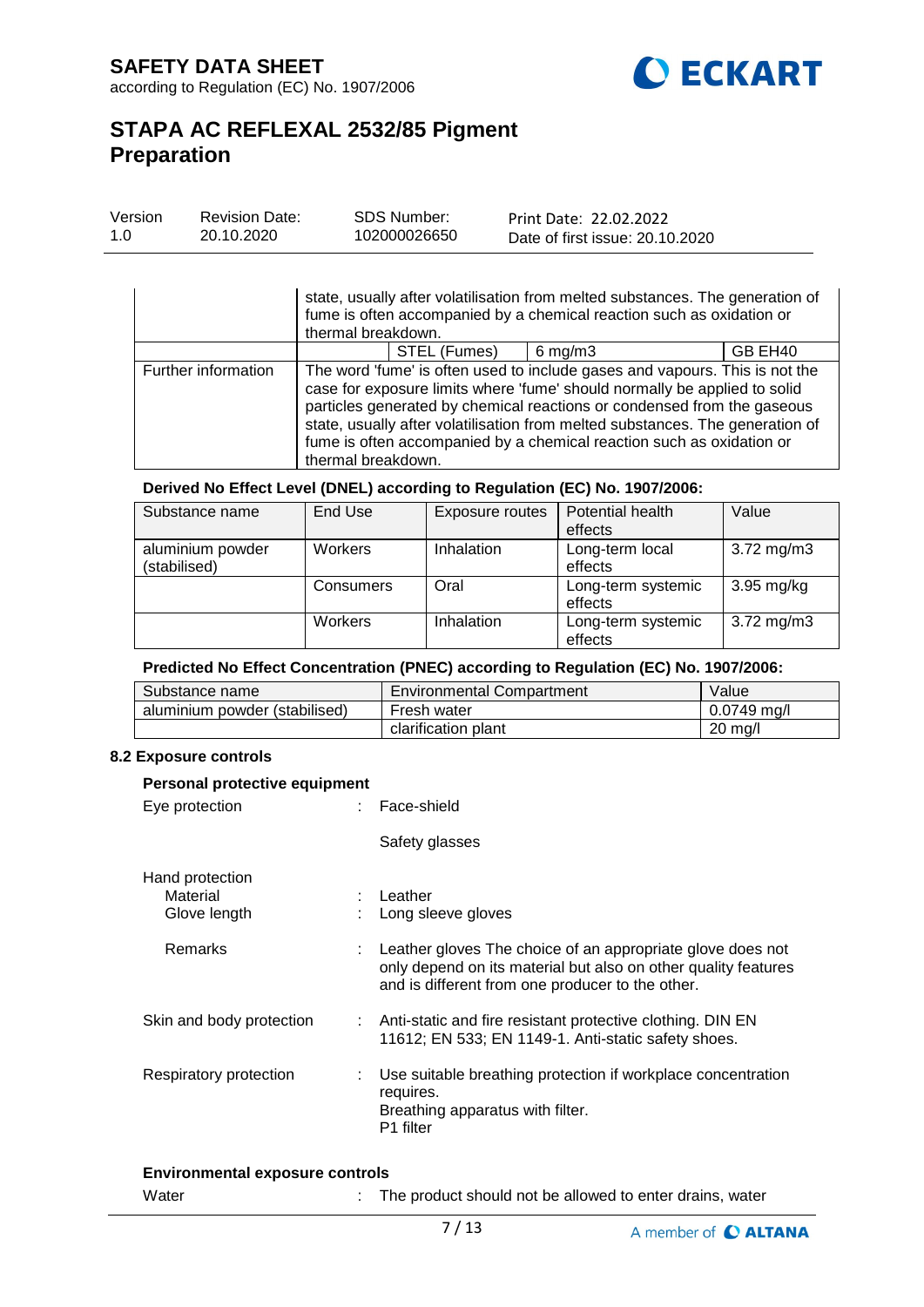

| Version | <b>Revision Date:</b> | SDS Number:  | Print Date: 22.02.2022          |
|---------|-----------------------|--------------|---------------------------------|
| 1.0     | 20.10.2020            | 102000026650 | Date of first issue: 20.10.2020 |

courses or the soil.

# **SECTION 9: Physical and chemical properties**

### **9.1 Information on basic physical and chemical properties**

| Appearance                                          | : powder                  |
|-----------------------------------------------------|---------------------------|
| Colour                                              | silver                    |
| Odour                                               | odourless                 |
| Odour Threshold                                     | No data available         |
| рH                                                  | No data available         |
| Melting point/range                                 | 660 °C                    |
| Boiling point/boiling range                         | No data available         |
| Flash point                                         | $>94$ °C                  |
| Evaporation rate                                    | No data available         |
| Flammability (solid, gas)                           | <b>Combustible Solids</b> |
| Self-ignition                                       | No data available         |
| Auto-ignition temperature                           | No data available         |
| Smoldering temperature                              | No data available         |
| Decomposition temperature                           | No data available         |
| <b>Explosive properties</b>                         | No data available         |
| Oxidizing properties                                | No data available         |
| Upper explosion limit / Upper<br>flammability limit | No data available<br>۰.   |
| Lower explosion limit / Lower<br>flammability limit | : $30 g/m3$               |
| Vapour pressure                                     | No data available         |
| Relative vapour density                             | No data available         |
| Relative density                                    | No data available         |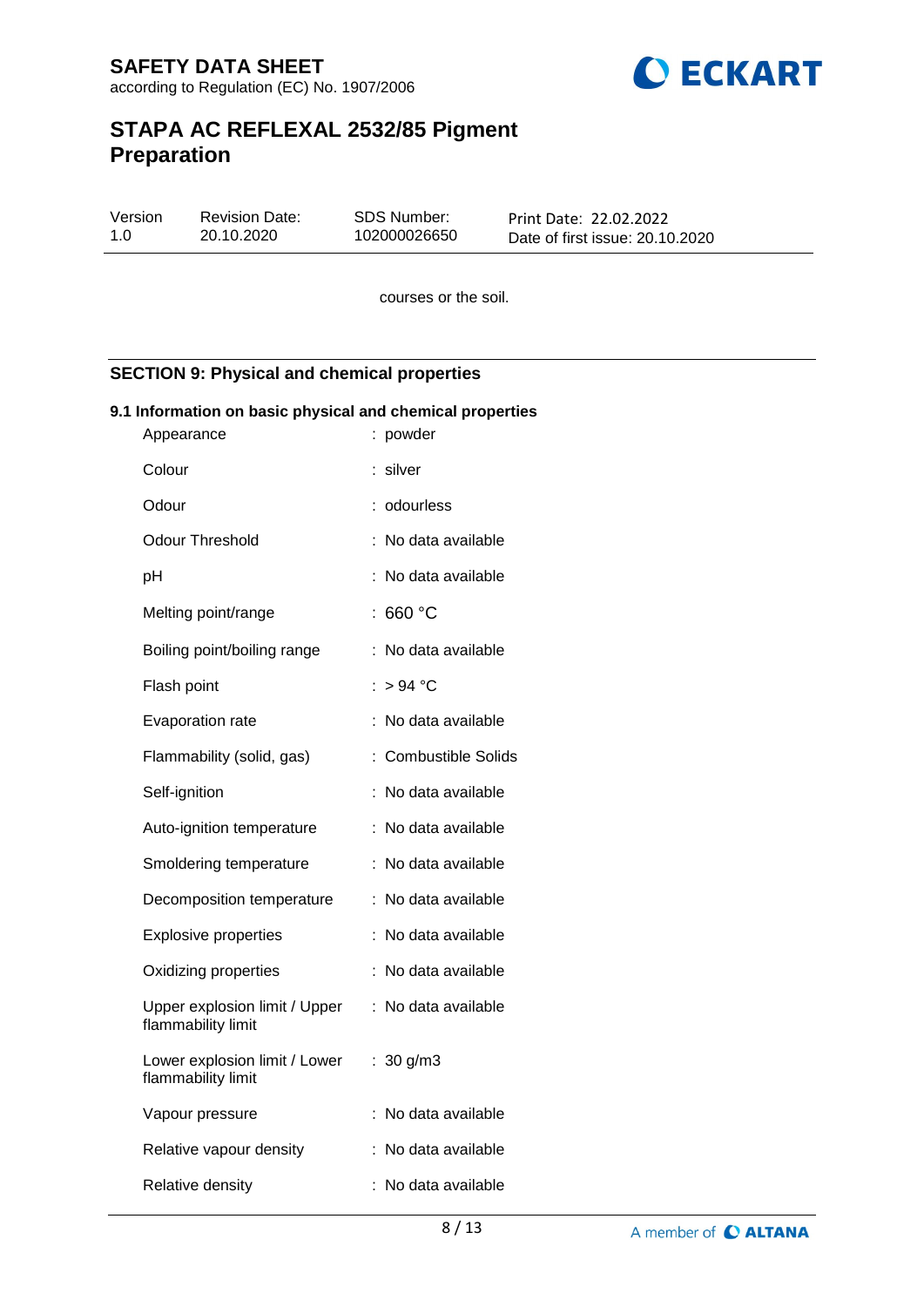

| Version<br>1.0 |                                     | <b>Revision Date:</b><br>20.10.2020 | <b>SDS Number:</b><br>102000026650 | Print Date: 22.02.2022<br>Date of first issue: 20.10.2020 |
|----------------|-------------------------------------|-------------------------------------|------------------------------------|-----------------------------------------------------------|
|                |                                     |                                     |                                    |                                                           |
|                | Density                             |                                     | : $2.0$ g/cm3                      |                                                           |
|                | <b>Bulk density</b>                 |                                     | : No data available                |                                                           |
|                | Solubility(ies)<br>Water solubility |                                     | $:$ insoluble                      |                                                           |
|                |                                     | Solubility in other solvents        | : No data available                |                                                           |
|                | octanol/water                       | Partition coefficient: n-           | : No data available                |                                                           |
|                |                                     | Decomposition temperature           | : No data available                |                                                           |
|                |                                     | Viscosity, dynamic                  | : No data available                |                                                           |
|                |                                     | Viscosity, kinematic                | : No data available                |                                                           |
|                | Flow time                           |                                     | : No data available                |                                                           |

### **9.2 Other information**

No data available

# **SECTION 10: Stability and reactivity**

### **10.1 Reactivity**

No decomposition if stored and applied as directed.

### **10.2 Chemical stability**

No decomposition if stored and applied as directed.

### **10.3 Possibility of hazardous reactions**

| Hazardous reactions             | : Contact with acids and alkalis may release hydrogen. |                                              |
|---------------------------------|--------------------------------------------------------|----------------------------------------------|
|                                 |                                                        | Stable under recommended storage conditions. |
|                                 |                                                        | Dust may form explosive mixture in air.      |
| <b>10.4 Conditions to avoid</b> |                                                        |                                              |
| Conditions to avoid             |                                                        | : No data available                          |
| 10.5 Incompatible materials     |                                                        |                                              |
| Materials to avoid              | ÷                                                      | Acids                                        |
|                                 |                                                        | <b>Bases</b>                                 |
|                                 |                                                        | Oxidizing agents                             |
|                                 |                                                        | Water                                        |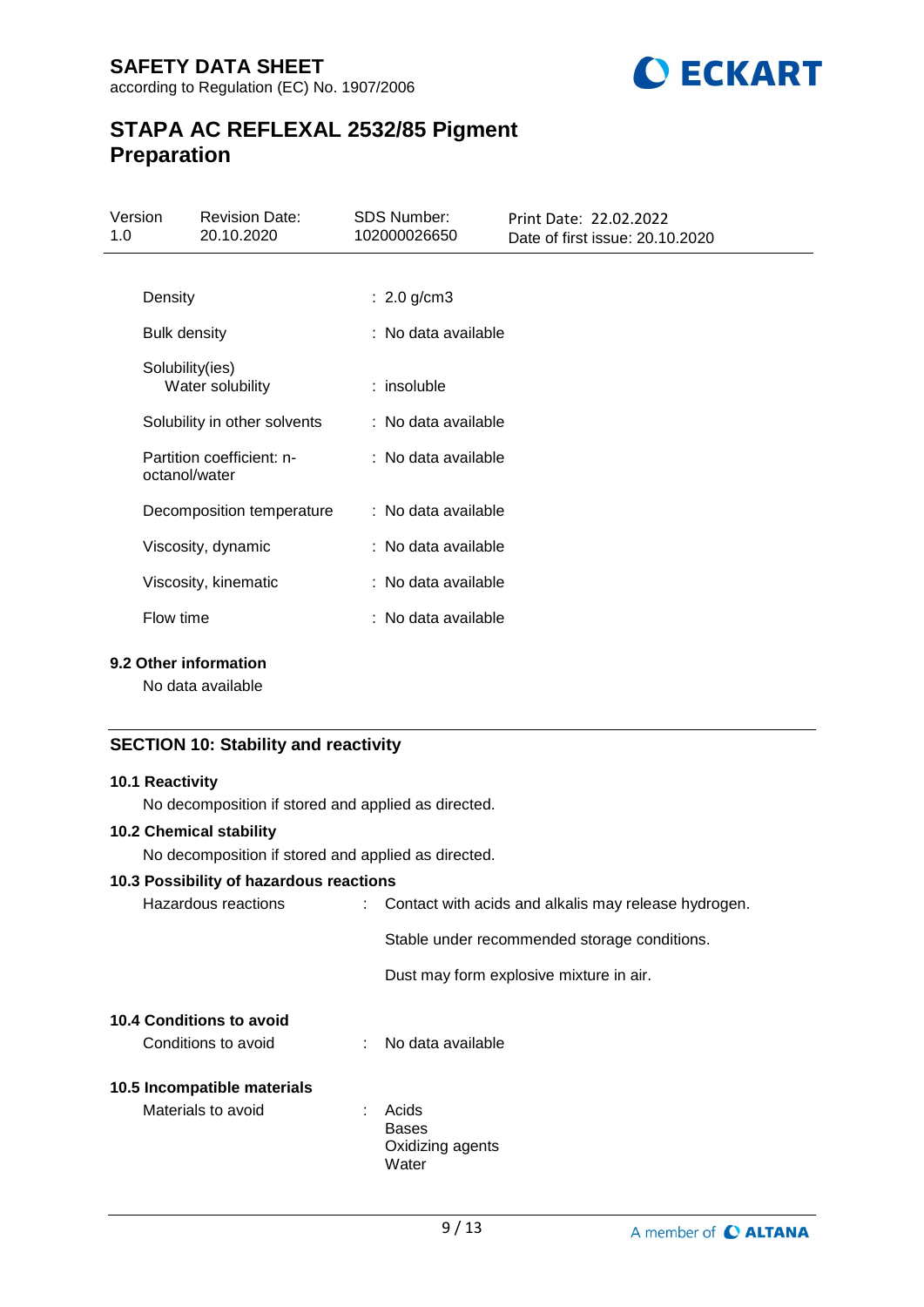

| Version | <b>Revision Date:</b> | SDS Number:  | Print Date: 22.02.2022          |
|---------|-----------------------|--------------|---------------------------------|
| 1.0     | 20.10.2020            | 102000026650 | Date of first issue: 20.10.2020 |

### **10.6 Hazardous decomposition products**

Contact with water or humid air : This information is not available.

Thermal decomposition : This information is not available.

### **SECTION 11: Toxicological information**

### **11.1 Information on toxicological effects**

### **Acute toxicity**

Not classified based on available information.

### **Components:**

#### **aluminium powder (stabilised):**

Acute inhalation toxicity : LC50 (Rat): > 5 mg/l

Exposure time: 4 h Test atmosphere: dust/mist

### **Skin corrosion/irritation**

Not classified based on available information.

#### **Serious eye damage/eye irritation**

Not classified based on available information.

#### **Respiratory or skin sensitisation**

### **Skin sensitisation**

Not classified based on available information.

### **Respiratory sensitisation**

Not classified based on available information.

### **Germ cell mutagenicity**

Not classified based on available information.

### **Carcinogenicity**

Not classified based on available information.

#### **Reproductive toxicity**

Not classified based on available information.

### **STOT - single exposure**

Not classified based on available information.

### **STOT - repeated exposure**

Not classified based on available information.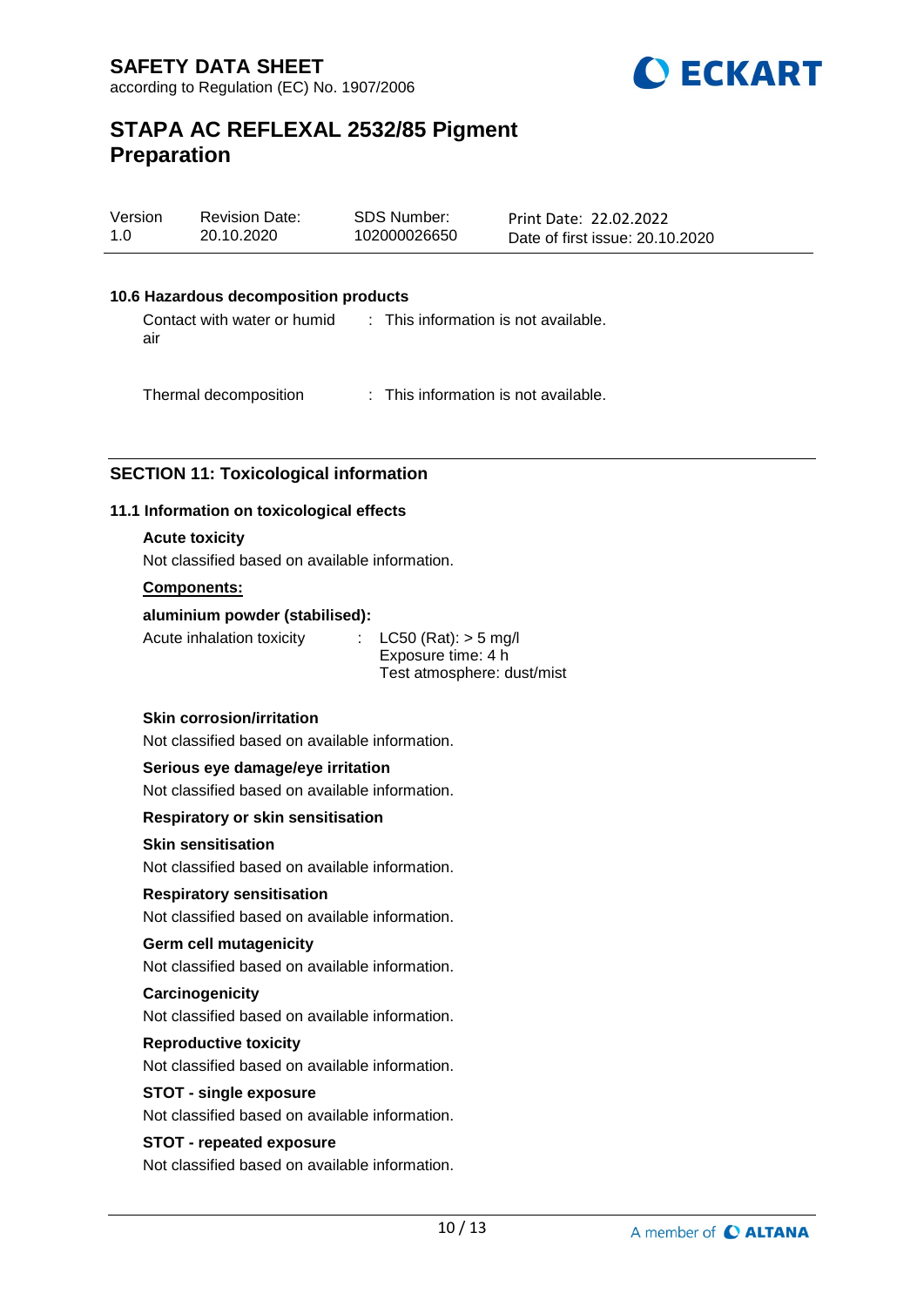

Version 1.0 Revision Date: 20.10.2020

SDS Number: 102000026650

Print Date: 22.02.2022 Date of first issue: 20.10.2020

## **Aspiration toxicity**

Not classified based on available information.

**Further information**

**Product:**

Remarks: No data available

### **SECTION 12: Ecological information**

### **12.1 Toxicity**

No data available

### **12.2 Persistence and degradability**

No data available

### **12.3 Bioaccumulative potential**

No data available

### **12.4 Mobility in soil**

No data available

### **12.5 Results of PBT and vPvB assessment**

### **Product:**

Assessment : This substance/mixture contains no components considered to be either persistent, bioaccumulative and toxic (PBT), or very persistent and very bioaccumulative (vPvB) at levels of 0.1% or higher..

A member of C ALTANA

### **12.6 Other adverse effects**

**Product:**

| Additional ecological | No data available |
|-----------------------|-------------------|
| information           |                   |

### **SECTION 13: Disposal considerations**

| European Waste Catalogue<br>European Waste Catalogue | ÷. | : 12 01 04 - non-ferrous metal dust and particles<br>10 03 21 - other particulates and dust (including ball-mill dust)<br>containing hazardous substances |
|------------------------------------------------------|----|-----------------------------------------------------------------------------------------------------------------------------------------------------------|
| 13.1 Waste treatment methods                         |    |                                                                                                                                                           |
| Product                                              |    | In accordance with local and national regulations.                                                                                                        |
| Contaminated packaging                               |    | Empty containers should be taken to an approved waste<br>handling site for recycling or disposal.<br>In accordance with local and national regulations.   |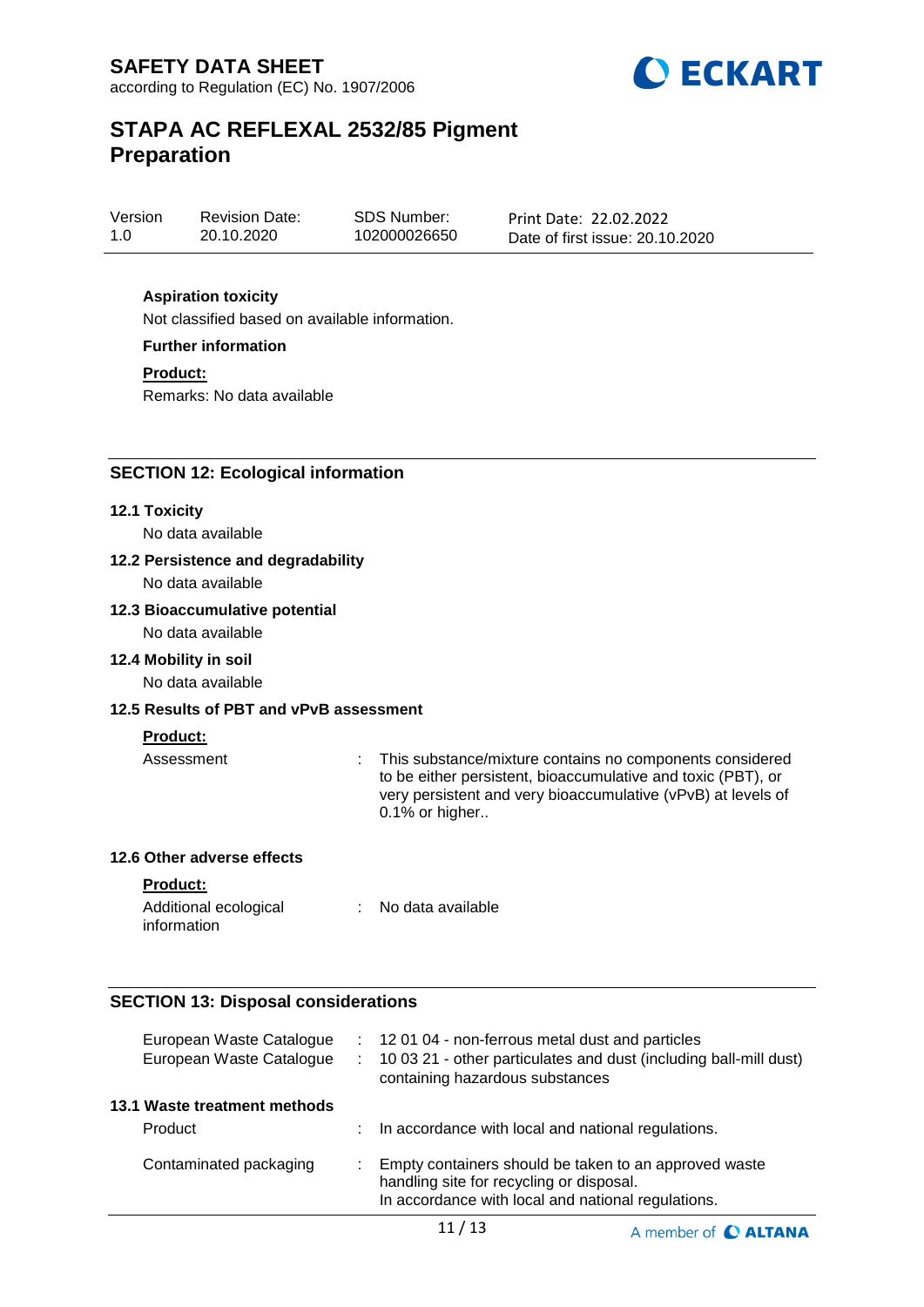

| Version | <b>Revision Date:</b> | <b>SDS Number:</b> |
|---------|-----------------------|--------------------|
| 1.0     | 20.10.2020            | 102000026650       |

Print Date: 22.02.2022 Date of first issue: 20.10.2020

### **SECTION 14: Transport information**

- **14.1 UN number**
- **14.2 UN proper shipping name**
- **14.3 Transport hazard class(es)**
- **14.4 Packing group**
- **14.5 Environmental hazards**

### **14.6 Special precautions for user**

Remarks : Not classified as dangerous in the meaning of transport regulations.

### **14.7 Transport in bulk according to Annex II of Marpol and the IBC Code** Not applicable for product as supplied.

### **SECTION 15: Regulatory information**

#### **15.1 Safety, health and environmental regulations/legislation specific for the substance or mixture**

| REACH - Candidate List of Substances of Very High<br>Concern for Authorisation (Article 59). | ÷. | Not applicable |
|----------------------------------------------------------------------------------------------|----|----------------|
| Regulation (EC) No 1005/2009 on substances that<br>deplete the ozone layer                   |    | Not applicable |
| Regulation (EC) No 850/2004 on persistent organic<br>pollutants                              |    | Not applicable |

### **15.2 Chemical safety assessment**

# **SECTION 16: Other information**

| <b>Full text of H-Statements</b>        |  |                                                          |  |
|-----------------------------------------|--|----------------------------------------------------------|--|
| H <sub>228</sub>                        |  | : Flammable solid.                                       |  |
| <b>Full text of other abbreviations</b> |  |                                                          |  |
| Flam, Sol.                              |  | : Flammable solids                                       |  |
| GB EH40                                 |  | : UK. EH40 WEL - Workplace Exposure Limits               |  |
| GB EH40 / TWA                           |  | : Long-term exposure limit (8-hour TWA reference period) |  |